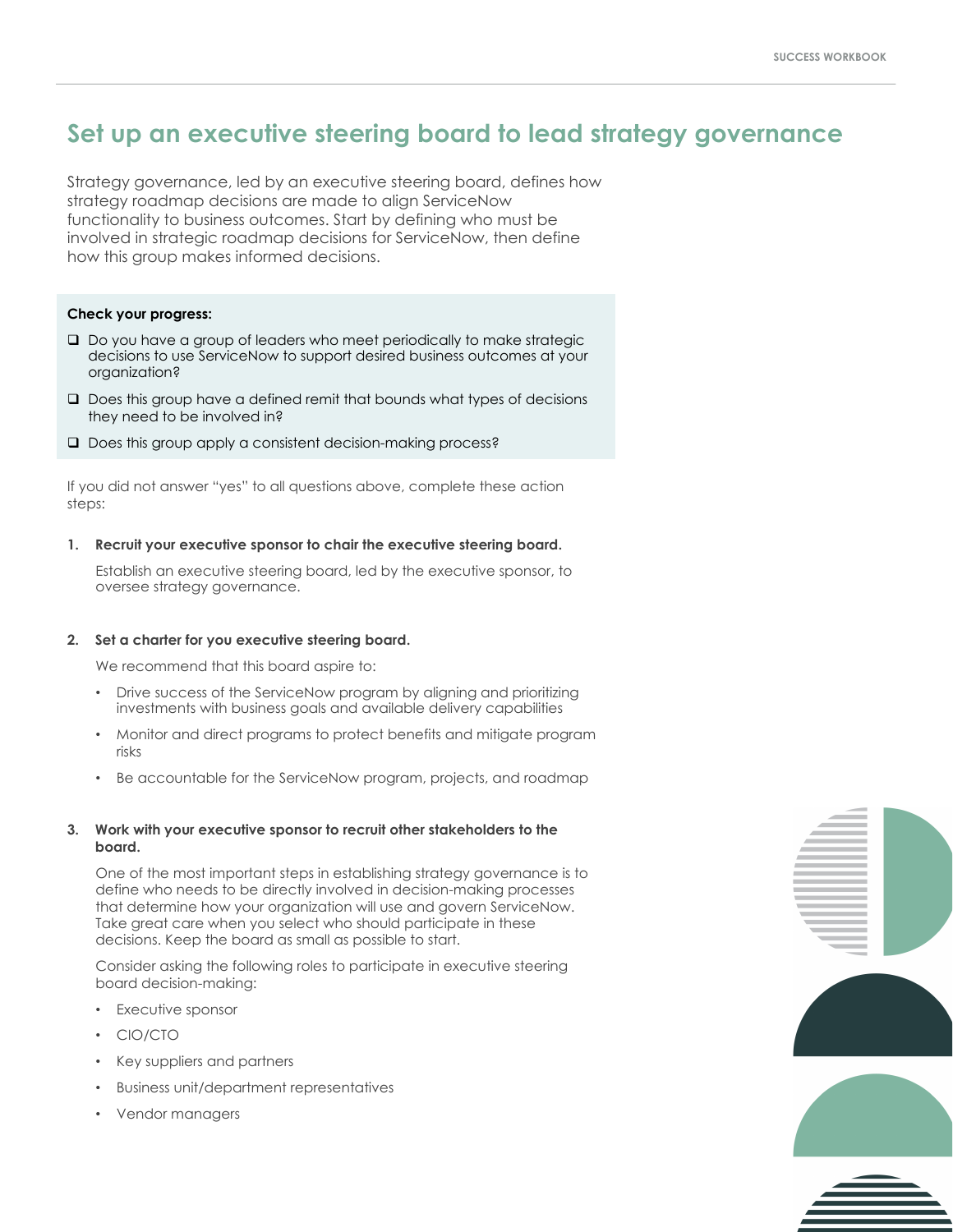## **4. Define what decisions and responsibilities need to be managed by the executive steering board.**

Consider what outcomes you expect from your board. Then make a list of decisions and actions that your executive steering board will be responsible for.

To start, here are the most important decisions the executive steering board needs to make:

- Does the current ServiceNow roadmap align with your business objectives?
- How will we revisit and update the ServiceNow vision and roadmap over time?
- Do we have the right partners and partner management in place?

Here's an example of how you can structure what you define, using a template we've used while working with other customers. Note that the output of action steps 1–3 can also be included in this template.

#### **Executive Steering Board**

| <b>Charter</b>                                                                                                                                                                                                                                                                                                                                    | <b>Members</b>                                                                                                                                                                                                                                                                                                                                                                                   | <b>Responsibilities &amp;</b><br><b>Decisions</b>                                                                                                                                                                                                                                                                                                                                                                                      | <b>Outcomes</b>                                                                                                                                                                                                                                                                                                                                                                   | <b>Typical Agenda</b>                                                                                                                                                                                                                                                                                                                                  |
|---------------------------------------------------------------------------------------------------------------------------------------------------------------------------------------------------------------------------------------------------------------------------------------------------------------------------------------------------|--------------------------------------------------------------------------------------------------------------------------------------------------------------------------------------------------------------------------------------------------------------------------------------------------------------------------------------------------------------------------------------------------|----------------------------------------------------------------------------------------------------------------------------------------------------------------------------------------------------------------------------------------------------------------------------------------------------------------------------------------------------------------------------------------------------------------------------------------|-----------------------------------------------------------------------------------------------------------------------------------------------------------------------------------------------------------------------------------------------------------------------------------------------------------------------------------------------------------------------------------|--------------------------------------------------------------------------------------------------------------------------------------------------------------------------------------------------------------------------------------------------------------------------------------------------------------------------------------------------------|
| Drive success of<br>the ServiceNow<br>program by<br>aligning and<br>prioritizing<br>investments with<br>business goals<br>and available<br>delivery<br>capabilities.<br>Monitor and<br>direct programs<br>to protect<br>benefits, and<br>mitigate<br>program risks.<br>Accountable for<br>the ServiceNow<br>program,<br>projects, and<br>roadmap. | ServiceNow<br>$\bullet$<br>executive sponsor<br>(lead)<br>Platform owner<br>Business unit<br>$\bullet$<br>executives<br>(live processes &<br>current projects)<br>Project<br>$\bullet$<br>manager(s)<br>(current projects)<br>Process<br>$\bullet$<br>manager(s)<br>Platform architect<br>Optional / guests:<br>Quality manager<br>$\bullet$<br>Compliance &<br>audit<br>Enterprise<br>architect | Driving success of<br>the ServiceNow<br>program by<br>aligning and<br>prioritizing<br>demand with<br>business goals<br>and available<br>delivery<br>capabilities<br>Resolve<br>$\bullet$<br>escalations and<br>conflicts of<br>interests<br>Ensure project<br>dependencies<br>are identified and<br>shared among<br>the projects<br>Optimize risk<br>$\bullet$<br>position<br>Oversee & direct<br>$\bullet$<br>benefits<br>realization | Aligned roadmap<br>$\bullet$<br>Aligned release<br>$\bullet$<br>schedule<br>Release schedule<br>$\bullet$<br>approvals<br>Release<br>$\bullet$<br>prioritization<br>Approve<br>$\bullet$<br>enhancements<br>Approve "platform<br>$\bullet$<br>architecture board<br>recommendations<br>Aligned project<br>$\bullet$<br>dependencies<br>Platform upgrade<br>$\bullet$<br>alignment | Strategy &<br>$\bullet$<br>demand review<br>Alignment and<br>$\bullet$<br>prioritization of<br>platform strategy<br>& projects<br>Project(s) status<br>$\bullet$<br>Project(s)<br>$\bullet$<br>planning<br>alignment<br>Capacity review<br>$\bullet$<br>Release schedule<br>$\bullet$<br>approval<br>Enhancements<br>$\bullet$<br>review &<br>approval |

## **5. Set a cadence for executive steering board meetings.**

We recommend that the executive steering board meet once every 3-6 months, at least.



## **Practitioner insight: Be mindful not to rely only on a cadence of governance board meetings to provide effective governance.**

Cadence doesn't structure what decisions are made or how they are made. Focus on defining how to support the decision-making process that those boards should follow.